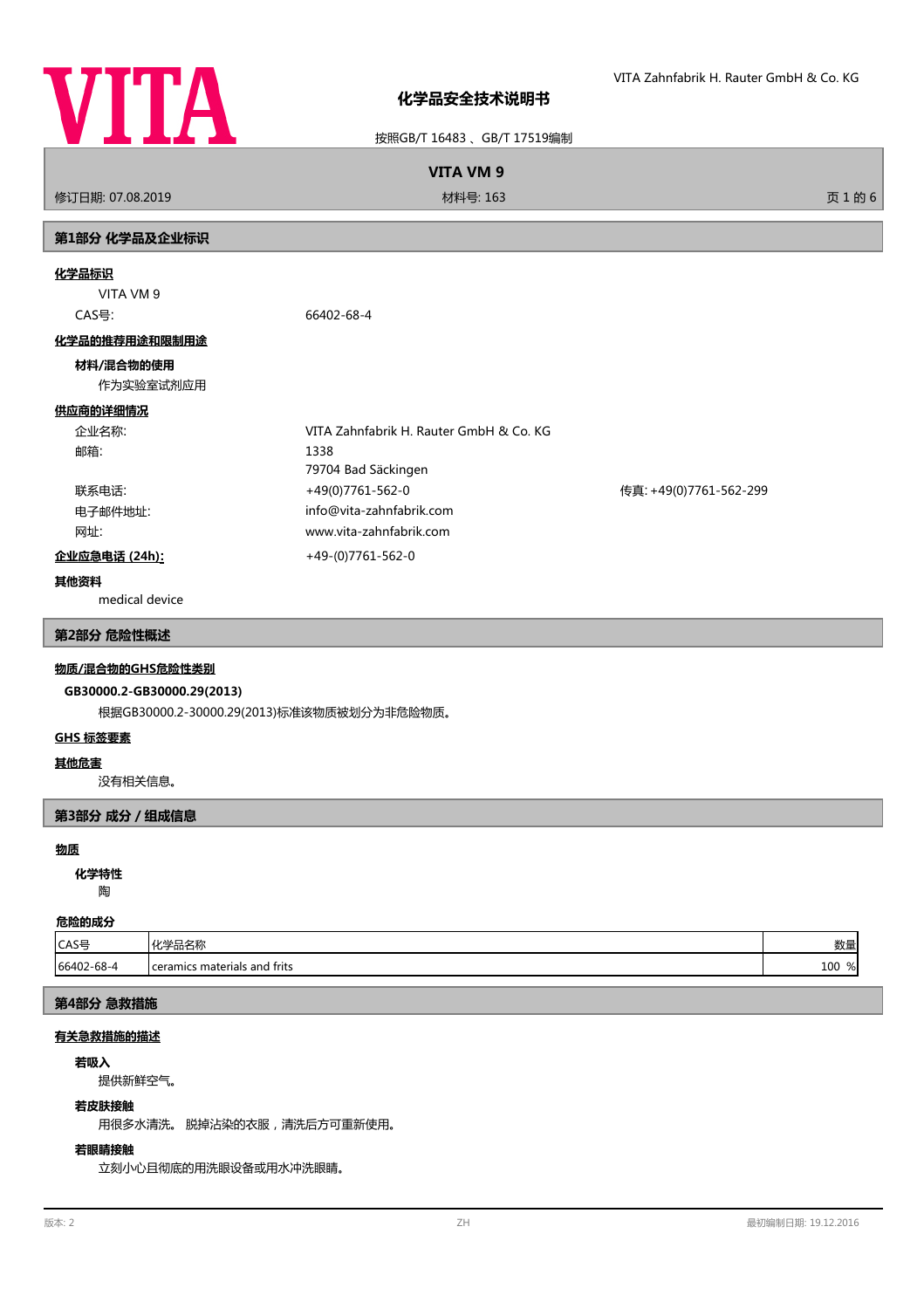| VITA VM 9        |          |         |
|------------------|----------|---------|
| 修订日期: 07.08.2019 | 材料号: 163 | 页 2 的 6 |

## **若食入**

立刻漱口,然后喝大量的水。

# **最重要的症状和健康影响**

没有相关信息。

# **对医生的特别提示**

症状处理。

## **第5部分 消防措施**

## **灭火介质**

**适合的灭火剂**

依照周边环境决定防火措施。

# **特别危险性**

不易燃 。

# **消防人员的特殊保护设备和防范措施**

火灾时: 使用不受周围空气影响的呼吸防护器。

## **其他资料**

分开收集受污染的灭火水。切勿使其流入排水管道或地表水域。

## **第6部分 泄漏应急处理**

#### **作业人员防护措施、防护装备和应急处置程序**

避免灰尘的形成。 勿吸入灰尘。

## **环境保护措施**

勿使之进入地下水或水域。

# **泄漏化学品的收容、清除方法及所使用的处置材料**

机械式吸取 取出的材料根据清除那一章处理。

# **参照其他章节**

安全处理: 见 段 7 个人防护装备: 见 段 8 垃圾处理: 见 段 13

## **第7部分 操作处置与储存**

## **操作注意事项**

#### **关于安全操作的提示**

不需要特别的预防措施。

# **关于防火、防爆的提示**

不需要特别的防火措施。

# **安全储存的条件,包括任何不兼容性**

容器密封好。 **对存放空间和容器的要求**

# **共同存放的提示**

不需要特别的预防措施。

**第8部分 接触控制和个体防护**

# **控制参数**

# **工程控制方法**

## **保护和卫生措施**

脱掉沾染的衣服。 休息前和工作结束时请洗手。 在工作场所不饮食、不抽烟、不擤鼻涕。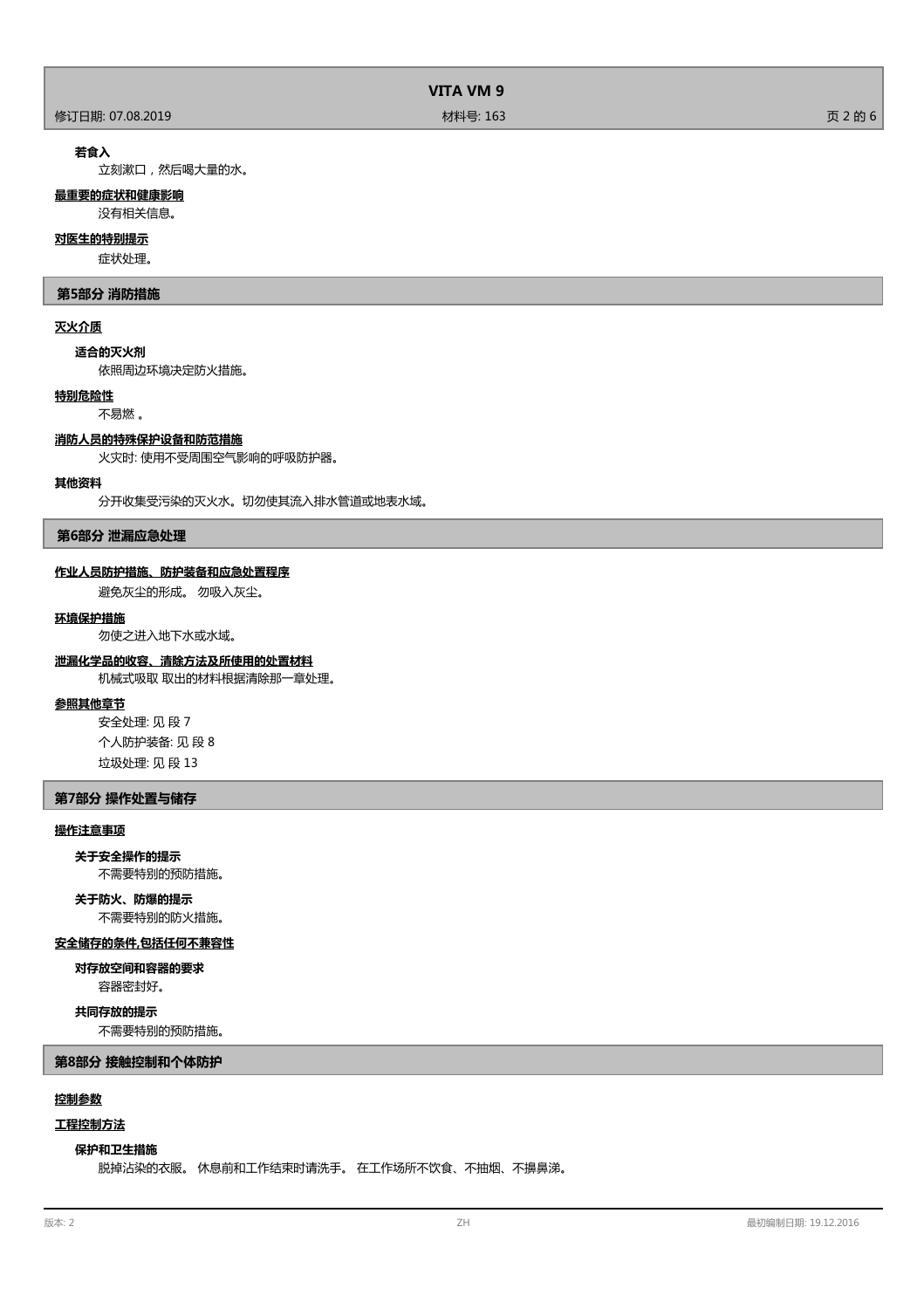# **VITA VM 9**

## **眼部/面部防护**

戴防护眼罩/戴防护面具。

# **手部防护**

处理化学工作材料时,只能戴带有CE认证标记含四位数检验号码的化学防护手套。 @0NBR (聚腈橡胶) 02.B008235 最好向手套制造厂家询问清楚以上所提特殊用途的手套之化学药品抵抗性。 推荐的手套品牌 KCL Dermatril P

# **皮肤和身体防护**

防护服的使用。

# **呼吸防护**

确保有足够的通风且在关键位置上设置点状的抽气设施。 工作场所的技术通风

# **第9部分 理化特性**

| 基本物理和化学性质信息            |                           |
|------------------------|---------------------------|
| 聚合状态:                  | 固态                        |
| 颜色:                    |                           |
| 气味:                    | 无味                        |
| pH值:                   | 没有界定                      |
| 物理状态变化                 |                           |
| 熔点:                    | 没有界定                      |
| 沸点/沸腾范围:               | X                         |
| 闪点:                    | X                         |
| 易燃性                    |                           |
| 固体:                    | 没有界定                      |
| 气体:                    | 不适用                       |
| 爆炸性特性<br>本产品不: 有爆炸危险的。 |                           |
| 爆炸下限:                  | 没有界定                      |
| 爆炸上限:                  | 没有界定                      |
| 自燃温度                   |                           |
| 固体:                    | 没有界定                      |
| 气体:                    | 不适用                       |
| 分解温度:                  | 没有界定                      |
| 助燃特性<br>不助燃。           |                           |
| 蒸汽压力:                  | $\le$ = 1100 hPa          |
| (在 50 °C)              |                           |
| 相对密度:                  | 2,40000 g/cm <sup>3</sup> |
| 水溶性:                   | 不                         |
| 在其它溶剂中的溶解度             |                           |
| 没有界定                   |                           |
| 辛醇/水分配系数:              | 没有界定                      |
| 相对蒸气密度:                | 没有界定                      |
| 蒸发速率:                  | 没有界定                      |
| 其他资料或数据                |                           |
| 固体:                    | 100,0%                    |
| 第10部分 稳定性和反应性          |                           |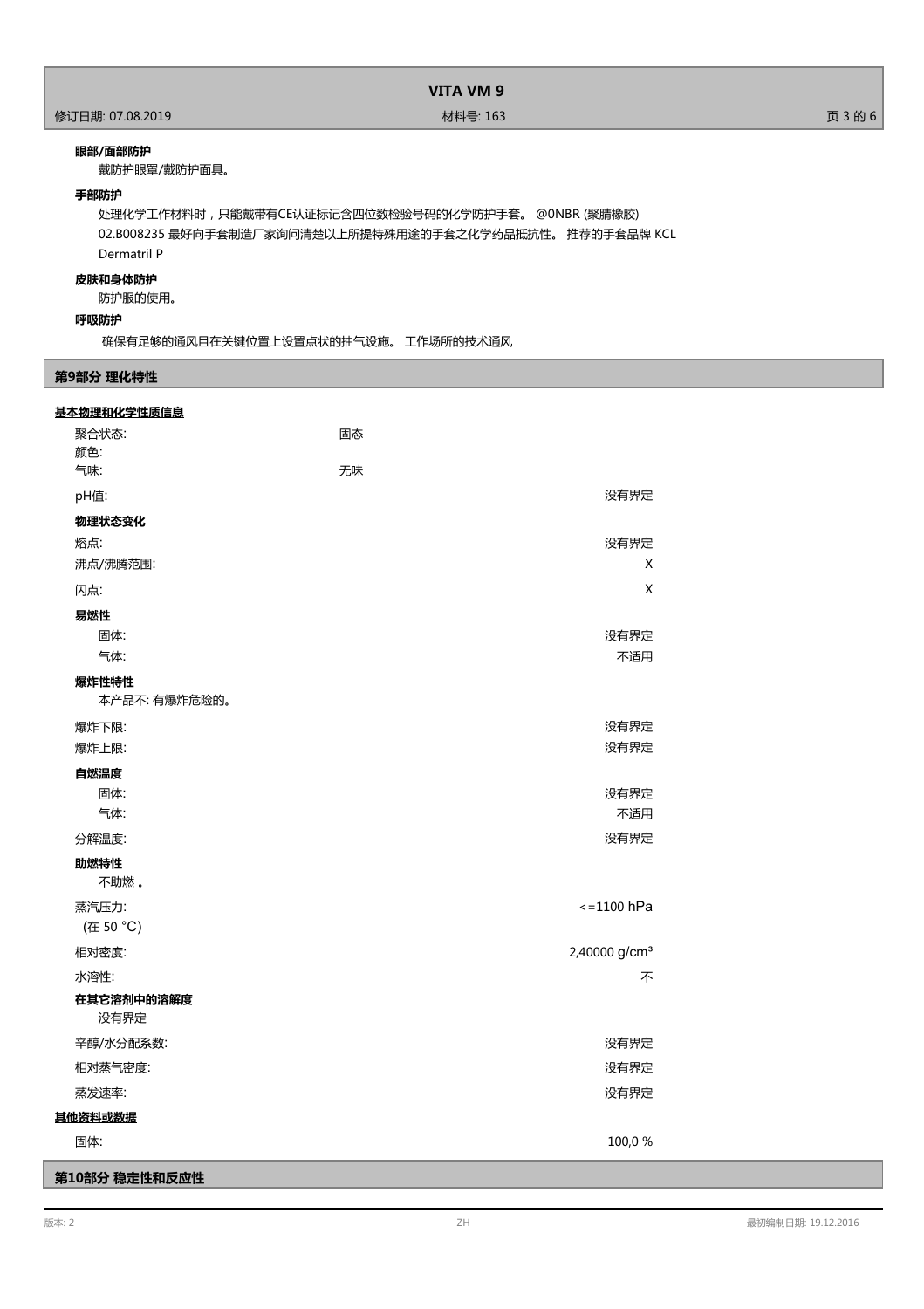|                  | VITA VM 9 |         |
|------------------|-----------|---------|
| 修订日期: 07.08.2019 | 材料号: 163  | 页 4 的 6 |

## **反应性**

当按规定处理和存储时无有害反应。

# **稳定性**

该产品在正常室温存储时是稳定。

## **危险反应**

无已知的危险反应。

# **避免接触的条件**

没有/没有

### **禁配物**

没有相关信息。

## **危险的分解产物**

无已知的危险分解产物。

## **第11部分 毒理学信息**

### **急性毒性**

## **急性毒性**

现有数据不符合分类标准。

## **刺激和腐蚀**

现有数据不符合分类标准。

## **呼吸或皮肤过敏**

现有数据不符合分类标准。

## **致癌性、生殖细胞突变性、生殖毒性**

现有数据不符合分类标准。

# **特异性靶器官系统毒性 一次接触**

现有数据不符合分类标准。

# **特异性靶器官系统毒性 反复接触**

现有数据不符合分类标准。

# **肺内吸入异物的危险**

现有数据不符合分类标准。

#### **测试的补充说明**

根据 (EC) 1272/2008 [CLP] 规定该物质被划分为非危险物质。

#### **第12部分 生态学信息**

#### **生态毒性**

本产品不: 生态毒性。

# **持久性和降解性**

本产品未经检验。

# **生物富集或生物积累性**

本产品未经检验。

## **土壤中的迁移性**

本产品未经检验。

# **其他有害作用**

没有相关信息。

# **其他资料**

避免释放到环境中。

## **第13部分 废弃处置**

#### **废弃物处置方法**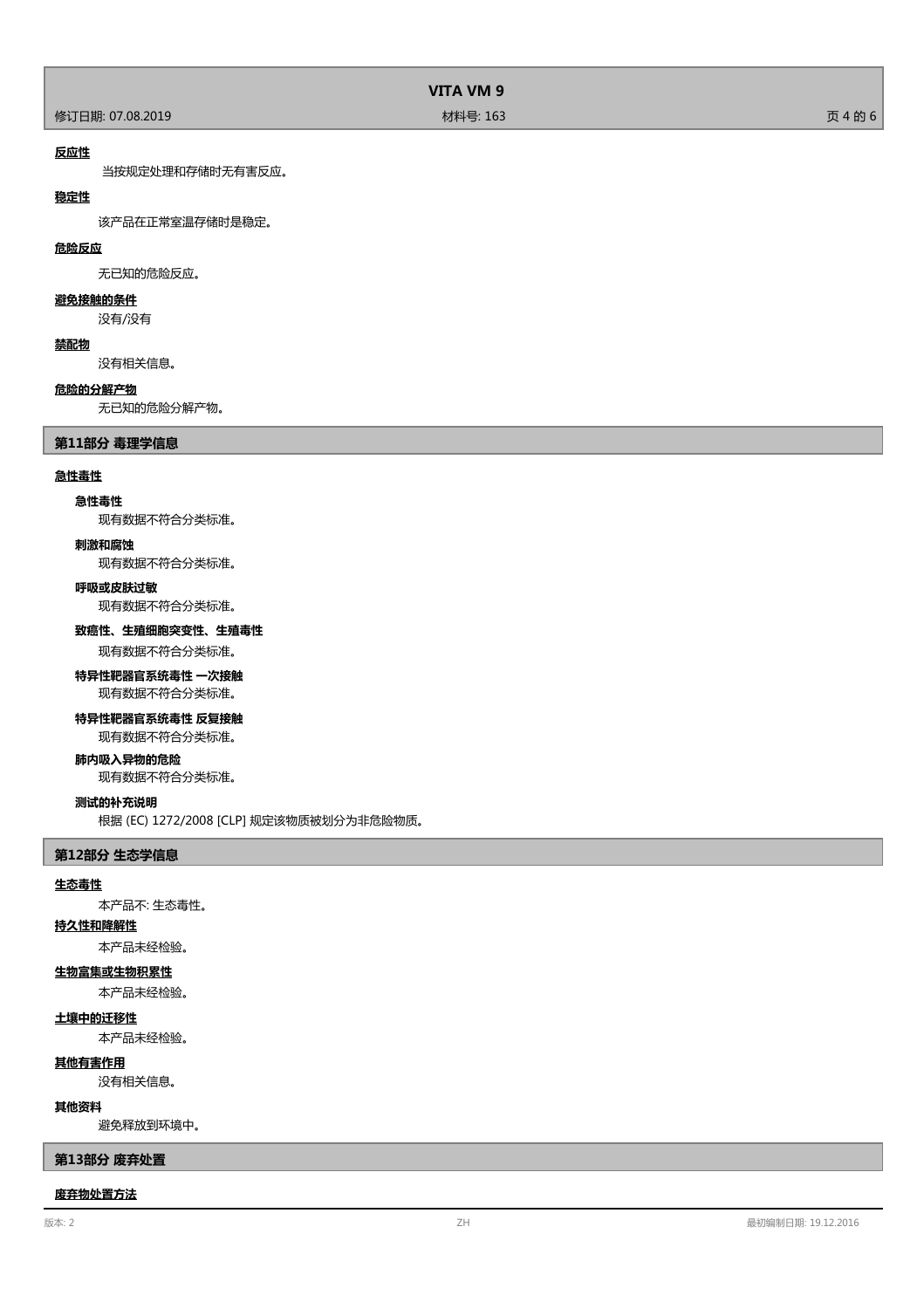### **建议**

勿使之进入地下水或水域。 根据官署的规定处理废物。

## **受污染的容器和包装的处置方法**

用很多水清洗。 完全清空的包装材料可以回收再利用。

## **第14部分 运输信息**

| 海运 (IMDG)                                 |                  |  |
|-------------------------------------------|------------------|--|
| <u>UN号</u> :                              | 根据运输法规,未被分类为危险品。 |  |
| 联合国运输名称:                                  | 根据运输法规,未被分类为危险品。 |  |
| <u> 联合国危险性分类:</u>                         | 根据运输法规,未被分类为危险品。 |  |
| <u>包装类别:</u>                              | 根据运输法规,未被分类为危险品。 |  |
| 空运 (ICAO-TI/IATA-DGR)                     |                  |  |
| <u>UN号:</u>                               | 根据运输法规,未被分类为危险品。 |  |
| 联合国运输名称:                                  | 根据运输法规,未被分类为危险品。 |  |
| <u> 联合国危险性分类:</u>                         | 根据运输法规,未被分类为危险品。 |  |
| <u>包装类别:</u>                              | 根据运输法规,未被分类为危险品。 |  |
| 对环境的危害                                    |                  |  |
| 对环境有害的物质:                                 | 不                |  |
| 使用者特殊预防措施                                 |                  |  |
| 没有相关信息。                                   |                  |  |
| 大宗货物运输根据 MARPOL-公约 73/78 附录 II 和 IBC-Code |                  |  |

不适用

# **第15部分 法规信息**

# **化学品的安全、健康和环境条例**

**国家的规章**

## **第16部分 其他信息**

### **缩略语和首字母缩写**

ADR: Accord européen sur le transport des marchandises dangereuses par Route (European Agreement concerning the International Carriage of Dangerous Goods by Road) IMDG: International Maritime Code for Dangerous Goods IATA: International Air Transport Association GHS: Globally Harmonized System of Classification and Labelling of Chemicals EINECS: European Inventory of Existing Commercial Chemical Substances ELINCS: European List of Notified Chemical Substances CAS: Chemical Abstracts Service LC50: Lethal concentration, 50% LD50: Lethal dose, 50% CLP: Classification, labelling and Packaging REACH: Registration, Evaluation and Authorization of Chemicals GHS: Globally Harmonised System of Classification, Labelling and Packaging of Chemicals UN: United Nations DNEL: Derived No Effect Level DMEL: Derived Minimal Effect Level PNEC: Predicted No Effect Concentration ATE: Acute toxicity estimate LL50: Lethal loading, 50%